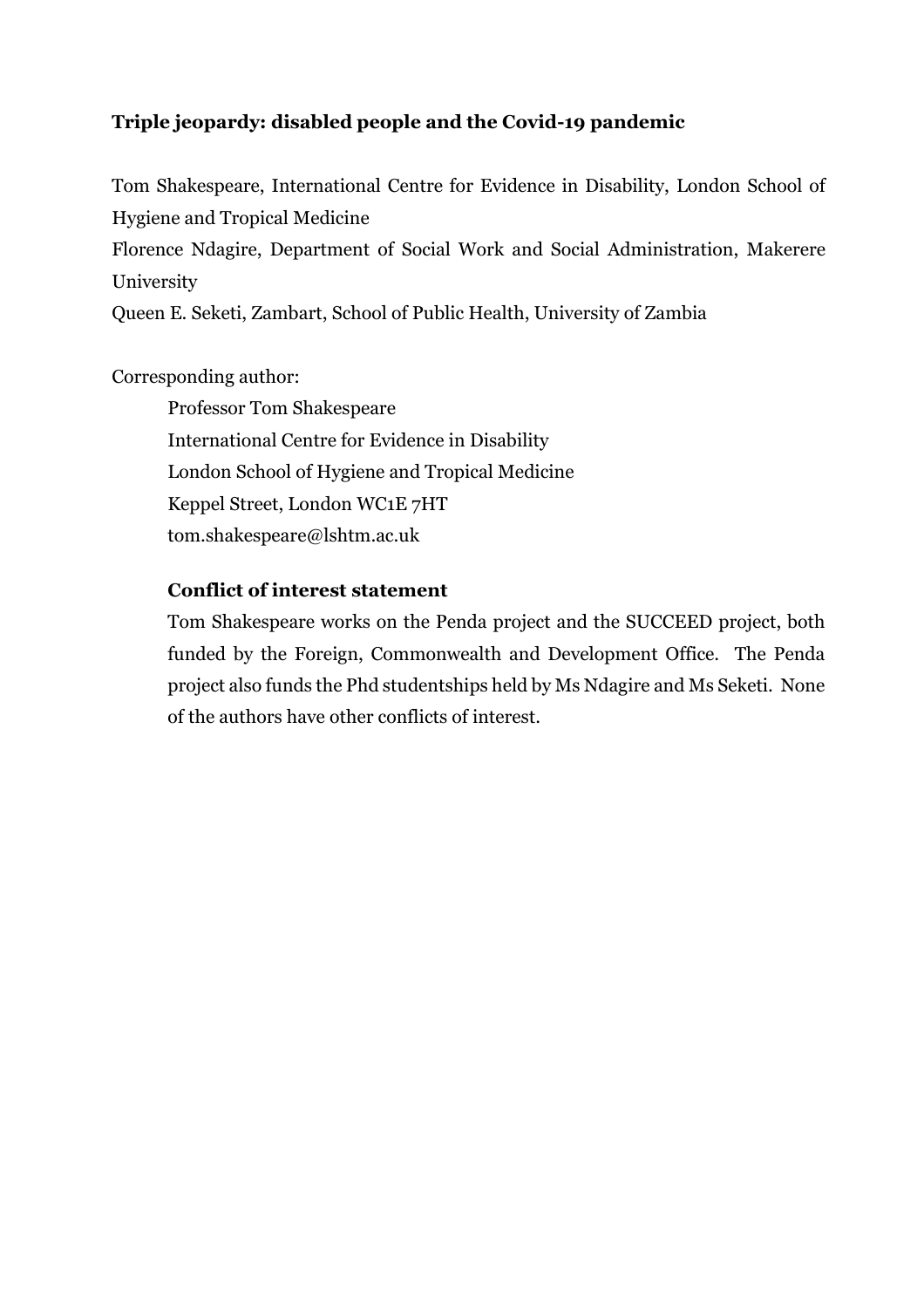#### **Triple jeopardy: disabled people and the Covid-19 pandemic**

The three-fold risk experienced by people with disabilities during the current COVID-19 pandemic results from: a greater risk of negative outcomes from the disease itself; a greater risk of reduced access to routine healthcare and rehabilitation which differentially affects people with disabilities; and the deleterious social impacts of efforts to mitigate the pandemic. Ten years ago, the World Health Organisation (WHO) *World Report on Disability* noted that people with disabilities were more likely to be older, poorer, experience co-morbidities, and be female [1]. Other than being female, three of those four characteristics are also associated with greater risk of severe and/or fatal outcomes from COVID-19 [2]. Risk of death involving COVID-19 between 24 January and 30 November 2020 in England was 3.1 times greater for disabled men, and 3.5 times greater for disabled women, than for non-disabled men and women [3]. People with intellectual disabilities living in congregate residential settings, relevant mainly to high income settings, had a higher mortality rate than others [4, 5] but even in domiciliary settings [6], there were higher risks for people with intellectual disability [7].

Additionally, the lockdown measures societies have taken to protect themselves from the pandemic also render people with disabilities worse-off and more excluded. Evidently, these times are hard for everyone, but they impact particularly on those with disabilities. Worldwide, disasters and emergencies often disproportionately impact the disability community, and this pandemic is no exception [8, 9, 10]. Cancellation or postponement of regular healthcare or rehabilitation will differentially impact those with a narrower margin of health or additional health needs [10; 11]. When assistive technology is not prescribed, maintained or repaired, it is disabled people who are rendered dependent; when social care is put on hold or cancelled, disabled people are thrown back on the support of families, where they have them; when it is impossible to attend day centres or voluntary projects, it is disabled people who are left with nothing to do and no one to meet [12]; when everyone is expected to follow rules about masks or social distancing, it is particularly hard of hearing who cannot lip-read, or visually impaired people using guide-dogs who find that difficult; as a result they might be stigmatised. Often, confinement in homes increases the risk of sexual violence and abuse, to which children and adults with disabilities are additionally vulnerable [13,14].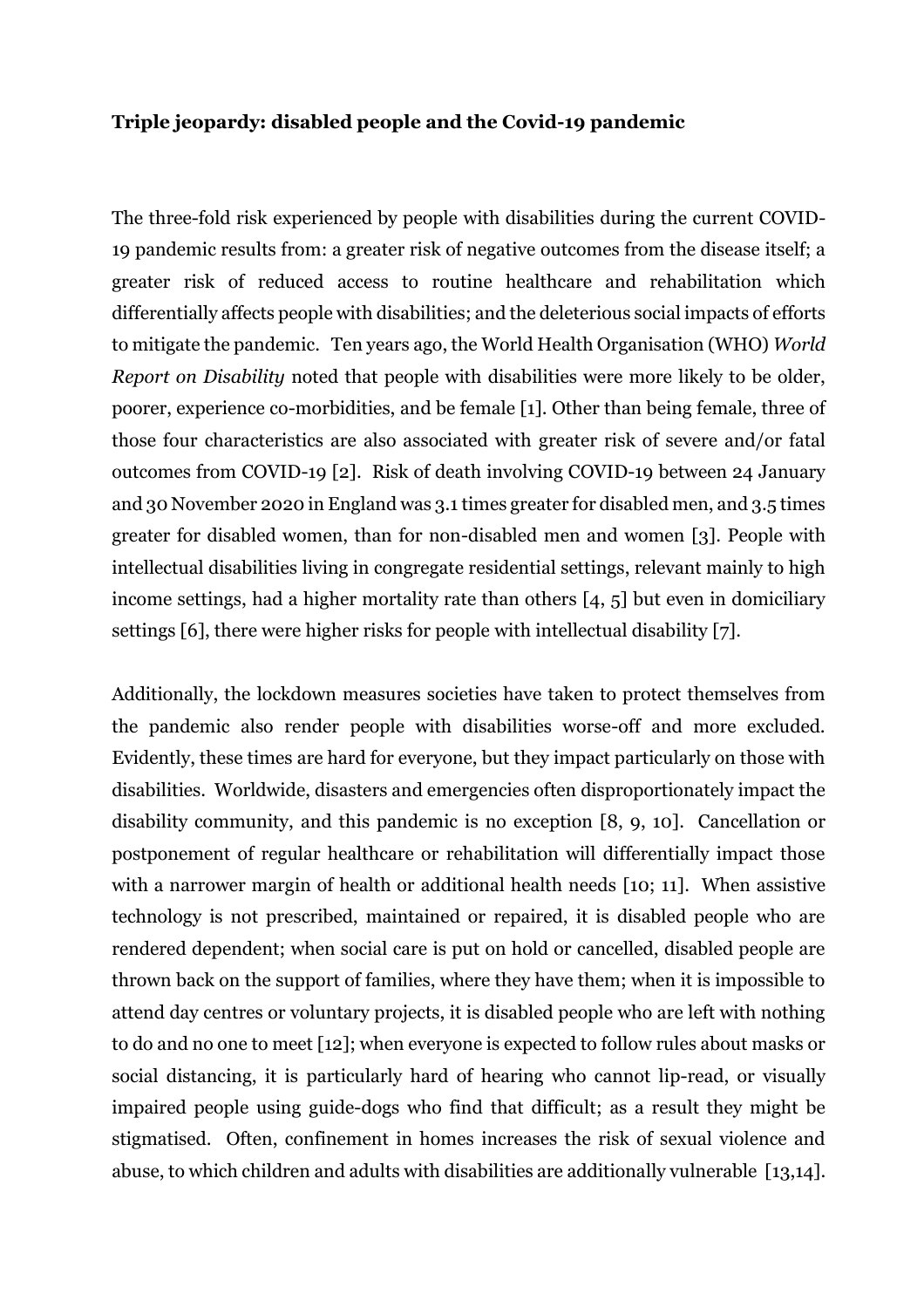If lockdown and curfew are enforced through aggressive actions by security forces, as in southern Africa, then people with disabilities who may need to access healthcare or pharmacies are particularly penalised.

The lack of preparedness for the impact of the pandemic on disabled people has been shockingly familiar. Disabled people have been ignored at worst, and an afterthought at best [9. 11], whether it comes to educational provision of children with special educational needs [9, 12, 15], PPE in social care [4,5,6], or sign language in government announcements. In Uganda, the closure of schools has led to the exclusion of many young people with disabilities since educational materials are not in accessible formats and access to assistive technology including the internet has been a challenge.

In a public health crisis such as the COVID-19 pandemic, clear information becomes more important than ever. In the UK messages have been confused or complicated, which has been very difficult for people with intellectual disabilities to understand; the situation has been better in Scotland. In other countries, there is often low confidence in public health messaging (16). People with mental health conditions often find isolation and fear particularly debilitating [17, 18]. People with physical health conditions are also disproportionately at risk of mental health conditions (19). British and Dutch evidence finds that mental health symptoms are higher than usual for everyone [17, 18].

It is not all bad: where people with disabilities can get internet access, they have been able to participate in society as never before, because physical and communication barriers have suddenly disappeared now that education, work, shopping and much leisure has been driven online [20]. Moreover, there are some reassuring signs that people are looking out for each other more, often replacing the dominant individualism of high-income settings with neighbourliness and mutual aid. Disabled people do much better in societies which support each other.

However, participation, whether digital or in person, usually requires financial and other resources. While families and societies everywhere have found the pandemic economically stressful, this particularly impacts the poorest in society, who are often old, disabled or female. About 80 percent of the poorest people with disabilities live in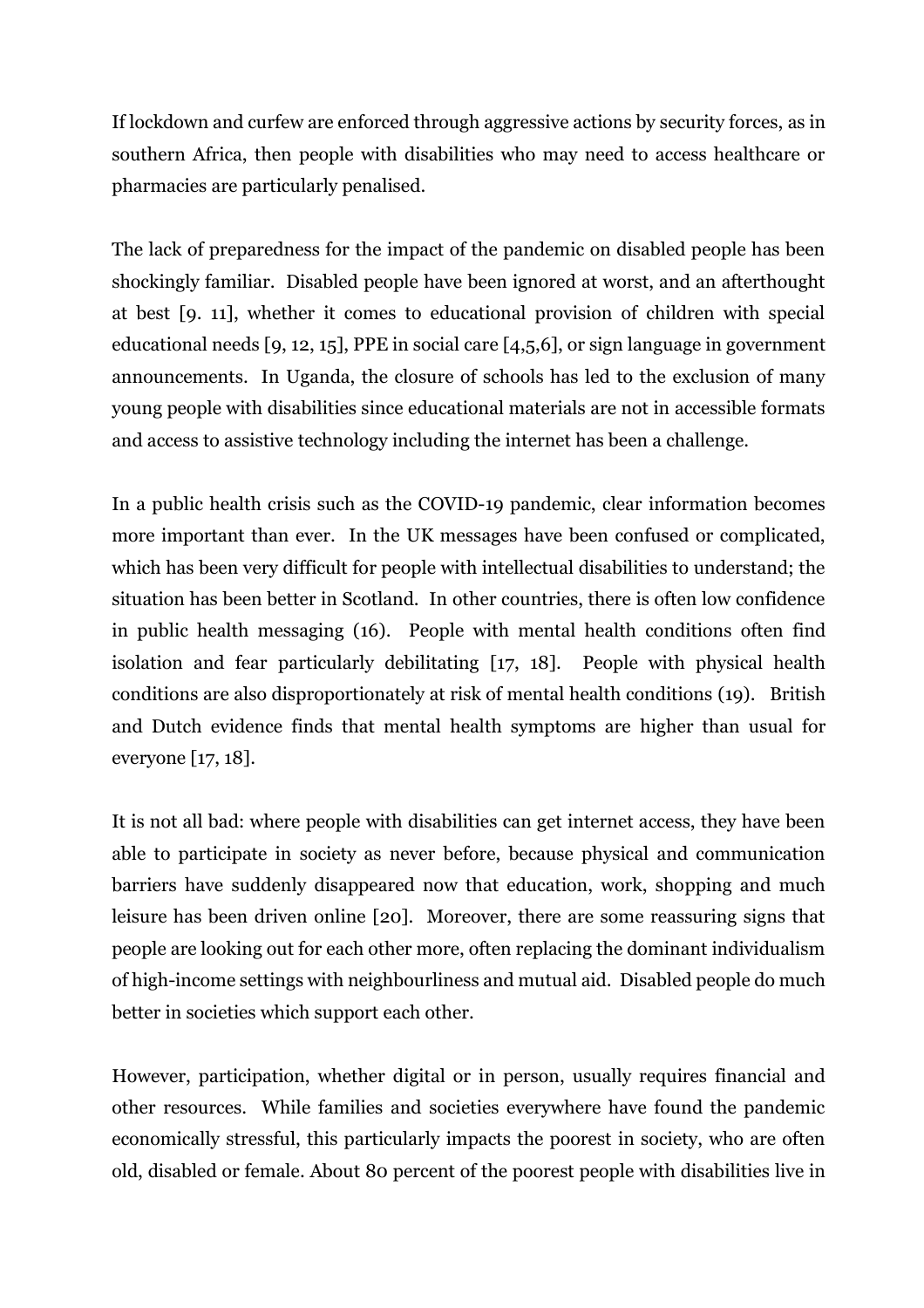Low- and Middle-Income countries where there is either inadequate social safety net or no welfare state [1]. The consequence is that people with disabilities often have to rely on families or charity.

People with disabilities do not want simply a return to the normality of a year ago, which was a world filled with complex barriers to inclusion, especially in Low and Middle-Income Countries. The COVID-19 pandemic has raised risks, compounded unmet health needs, and disproportionately affected the socioeconomic lives of people with disabilities around the world. As evidence evolves, the much-vaunted slogan of "Build back better" has to mean strategic thinking about how society, social inclusion and public health can be made real for the 15% of the global population [1] who are disabled. The inclusion of persons with disabilities in the COVID-19 response should be remembered throughout all stages of the post-recovery cycle by conducting needs assessments and ensuring that persons with disabilities are consulted and can participate in policy development, program design and implementation. This better world has to grow from learning the lessons, listening to the life experiences of people with disabilities and making meaningful investments that lessen the triple jeopardy faced by people with disabilities.

#### **References**

[2] Pijls BG, Jolani S, Atherley A*, et al* , Demographic risk factors for COVID-19 infection, severity, ICU admission and death: a meta-analysis of 59 studies, *BMJ Open,* 11:e044640, 2021. doi: 10.1136/bmjopen-2020-04464 [3] ONS. Updated estimates of coronavirus (COVID-19) related deaths by disability status January to 20 November 2020. Office of National Statistics, 2021 [\(https://www.ons.gov.uk/peoplepopulationandcommunity/birthsdeathsandmarriages](https://www.ons.gov.uk/peoplepopulationandcommunity/birthsdeathsandmarriages/deaths/articles/coronaviruscovid19relateddeathsbydisabilitystatusenglandandwales/24januaryto20november2020) [/deaths/articles/coronaviruscovid19relateddeathsbydisabilitystatusenglandandwales/](https://www.ons.gov.uk/peoplepopulationandcommunity/birthsdeathsandmarriages/deaths/articles/coronaviruscovid19relateddeathsbydisabilitystatusenglandandwales/24januaryto20november2020) [24januaryto20november2020](https://www.ons.gov.uk/peoplepopulationandcommunity/birthsdeathsandmarriages/deaths/articles/coronaviruscovid19relateddeathsbydisabilitystatusenglandandwales/24januaryto20november2020) Consulted 25 February 2021). [4] Daly, M. 2020. COVID-19 and care homes in England: What happened and why? Social Policy and Administration 54, 7: 985-998

<sup>[1]</sup> WHO, *World Report on Disability*, WHO, Geneva, 2011.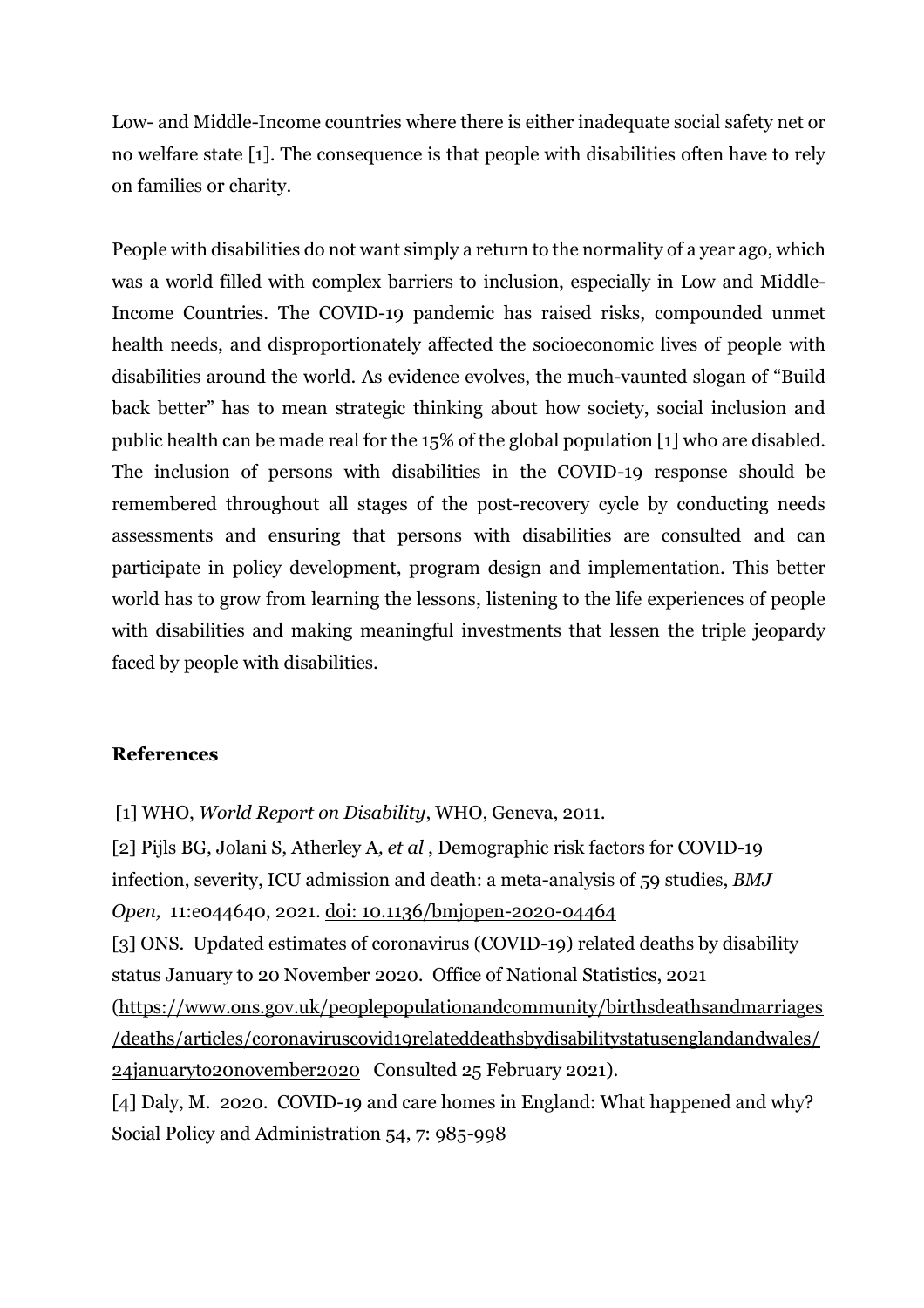[5] Landes, SD, Turk, MA, Formica MK, McDonald KE, & Stevens JD. COVID-19 outcomes among people with intellectual and developmental disability living in residential group homes in New York State. *Disability and health journal,* 13 (4) , 100969, 2020.<https://doi.org/10.1016/j.dhjo.2020.100969>

[6] Glynn, JR, Fielding K, Shakespeare T. 2020. COVID-19: excess all-cause mortality in domiciliary care, *British Medical Journal*, 370:m2751

<http://dx.doi.org/10.1136/bmj.m2751>

[7] Learning Disabilities Mortality Review (LeDeR) Programme. 2020. Deaths of people with learning disabilities from COVID-19, Bristol: University of Bristol. [8] Office for National Statistics. 2020. Coronavirus and the social impacts on disabled people in Great Britain: September 2020. London: ONS.

[9] Lee S, Kim J. 2020. A country report: impact of COVID—19 and inequity of health on South Korea's disabled community during a pandemic. *Disability and Society* 35, 9: 1514-1519

[10] Theis, N, Campbell N, De Leeuw J, Owen M, Schenke KC. The effects of COVIDrestrictions on physical activity and mental health of children and young adults with physical and/or intellectual disabilities. *Disability and Health Journal* Online first: <https://doi.org/10.1016/j.dhjo.2021.101064>

[11] Jalali M, Shahabi S, Lankarani KB, Kamali M, Mojgani P. 2020. COVID\_19 and disabled people: perspectives from Iran. *Disability and Society* 35: 5: 844-847 [12]Inclusion Europe. 2020. Neglect and discrimination multiplied How Covid-19 affected the rights of people with intellectual disabilities and their families. Brussels: Inclusion Europe. https://www.inclusion-europe.eu/covid-report-2020/#more (Accessed 27th February 2021)

[13] Jones L, Bellis MA, Wood S, Hughes K, Bates G, Eckley L, McCoy E, Mikton C, Shakespeare T, Officer A. 2012. Prevalence and risk of violence against children with disabilities: a systematic review and meta-analysis of observational studies. *The Lancet* 380: 899–907

[14] Hughes K, Bellis MA, Jones L, Wood L, Wood S, Bates G, Eckley L, McCoy E, Mikton C, Shakespeare T, Officer A. 2012. Prevalence and risk of violence against adults with disabilities: a systematic review and meta-analysis of observational studies. *The Lancet* 379: 1621–29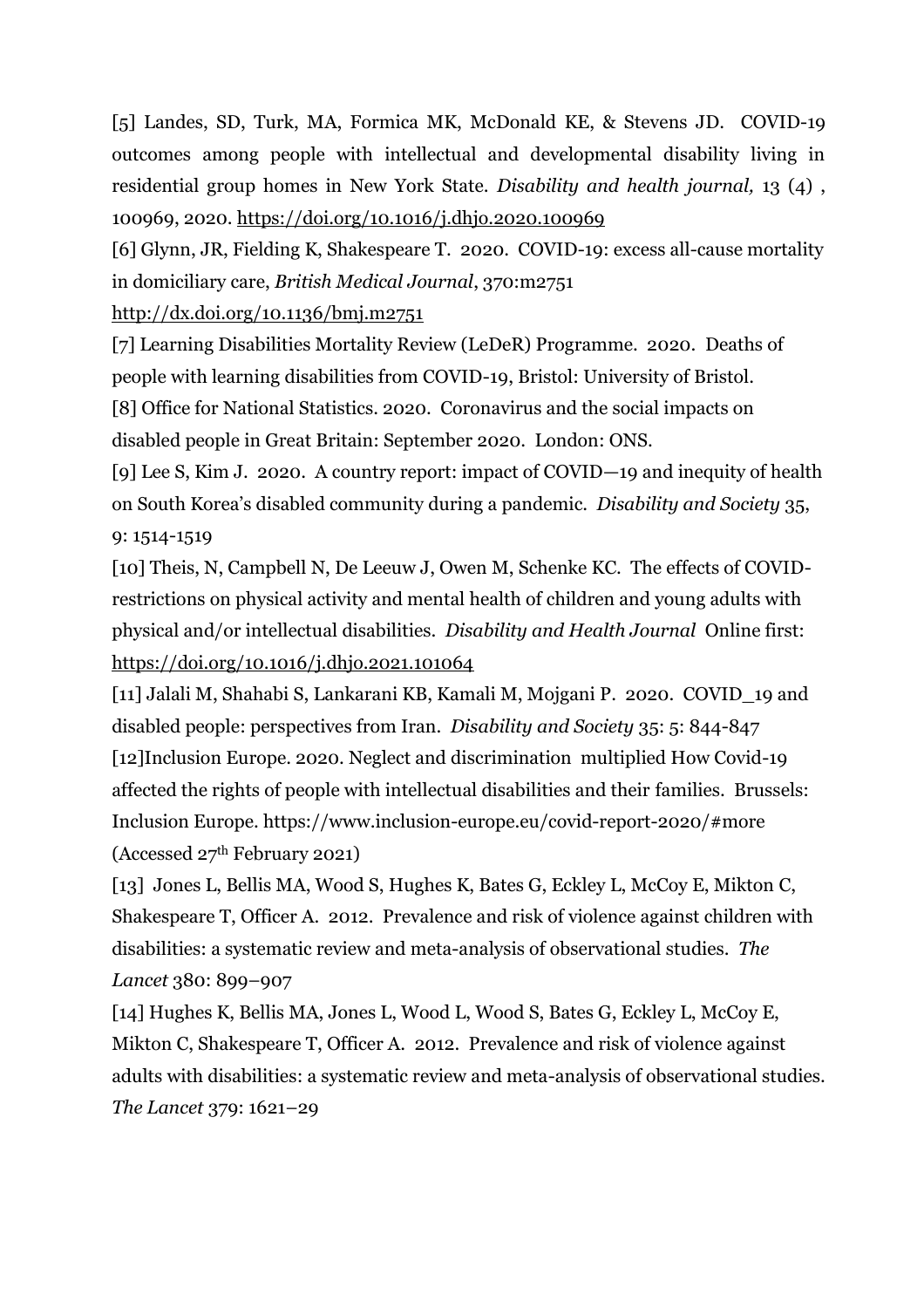[15]Cullinane C, and Montacute R, 2020. COVID-19 and social mobility impact brief# 1: school shutdown". London: The Sutton Trust (Accessed 27th February 2021) [16] Mackworth-Young CS, Chingono R, Mavodza C, McHugh G, Tembo M, Chikwari D, Weiss HA, Rusakaniko S, Ruzario S, Bernays S, Ferrand RA. 'Here, we cannot practice what is preached': early qualitative learning from community perspectives on Zimbabwe's response to COVID-19. *Bulletin of the World Health Organisation*, epub 20 April 2020. Doi: http://dx.doi.org/10.2471/BLT.20.260224.

[17] Office for National Statistics. 2020. Coronavirus and depression in adults, Great Britain: June 2020. The proportion of the population with depressive symptoms in Great Britain between 4 and 14 June 2020, based on the Opinions and Lifestyle Survey. Includes how symptoms of depression have changed since before the pandemic (July 2019 to March 2020). London: ONS.

[18] Pan, Kuan-Yu et al. 2021. The mental health impact of the COVID-19 pandemic on people with and without depressive, anxiety, or obsessive-compulsive disorders: a longitudinal study of three Dutch case-control cohorts. The Lancet Psychiatry, Volume 8, Issue 2, 121 - 129

[19] Noh JW, Kwon YD, Park J, Oh IH, Kim J. 2016. Relationship between physical disability and depression by gender: a panel regression model. *PLoS One*. 11 (11) e0166238. DOI: 10.1371/journal.pone.0166238

[20] Goggin G, & Ellis K. 2020. Disability, communication, and life itself in the COVID-19 pandemic, *Health Sociology Review*, 29:2, 168-176, DOI: 10.1080/14461242.2020.1784020

## **Suggested panel: Barriers to inclusion**

- Failure to ensure safety of persons with disabilities in congregate living or health facilities.
- Failure to ensure access for persons with disabilities: to food deliveries; to internet; to Coronavirus testing; to water, sanitation and hygiene facilities.
- Failure to give relevant persons with disabilities, or their families/support workers evidence-based priority for vaccination, or COVID-19 treatment where required.